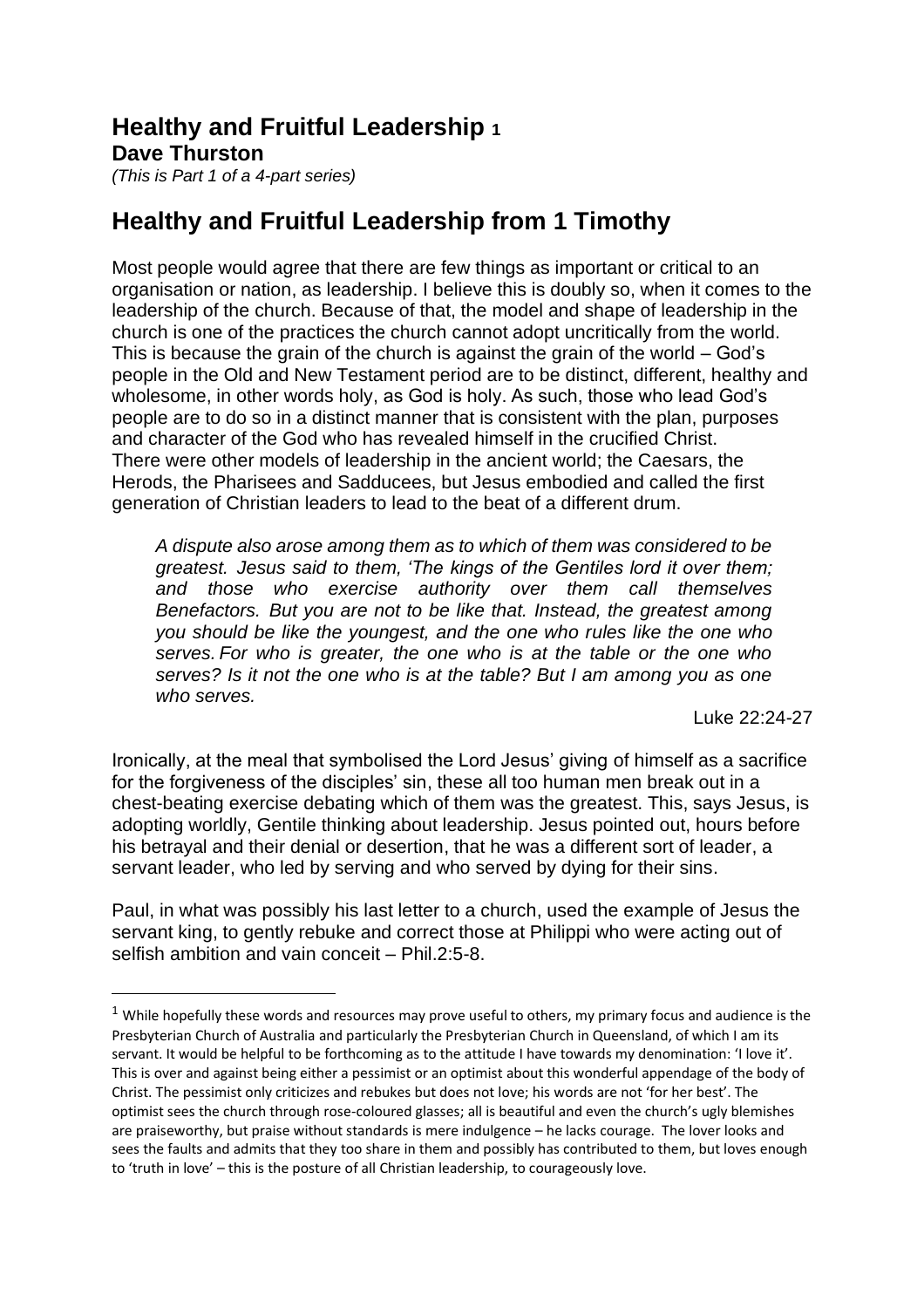*In your relationships with one another, have the same mindset as Christ Jesus: who, being in very nature God, did not consider equality with God something to be used to his own advantage; rather, he made himself nothing by taking the very nature of a servant, being made in human likeness. And being found in appearance as a man, he humbled himself by becoming obedient to death – even death on a cross!*

Christ Jesus, expressed the very nature of God by using his nature, as equal with God, for others in humble servanthood, and became the model for loving servanthood for all his followers, but especially the leaders of his people.

I believe the church, and particularly our own Presbyterian denomination, needs to be recaptured by the vision of this Jesus who, as the image of the invisible God, is also the servant king, who conquers by grace, mercy, love and obedience to death, even death on a cross. In doing this we must critique and reject the world's concepts of power and wisdom in favour of God's; that is, if we are to be leaders who also lead according to the pattern of Christ-like leadership.

I plan on initially framing this discussion on healthy and fruitful leadership by thinking through 1 Timothy 3 and the qualifications of the overseer (episkopos), as a way of exploring Paul's three interconnected links for qualified Christian leadership:

**Link 1** - Submission to Christ-The 'Household' of the Self v1-7 **Link 2** - The Competent Rule of the Overseer's Household-Exploring the Nature of the First Century Household v4,5 **Link 3** - Care of God's Church-God's Household v15.

These interconnected links make a chain of leadership for the church that is healthy and fruitful; disconnect any links and it produces weakness, inconsistency and ineffectiveness.

In my opinion, we have done a reasonable job at educating for preaching and teaching through our colleges but have significantly failed to ensure the requirements of:

- Submission to Christ The 'Household' of the Self and
- The Competent Rule of the Overseer's Household -Exploring the Nature of First Century Household

Forty-three years on from Church Union we can be thankful to God for many blessings but in this present difficult hour, and which hour is not difficult, we need to be self-aware of our blessings and failures and adopt practices suited to this time of challenge. Leadership is a critical contributor to a healthy and fruitful future for our denomination.

In the rest of this paper, I wish by way of introduction, to look at one crucial element of Paul's teaching about the foundation of his own life and leadership.

## **The Christ-Driven Life 1 Timothy 1:15-17**

*Here is a trustworthy saying that deserves full acceptance: Christ Jesus came into the world to save sinners – of whom I am the worst. But for that very reason I was shown mercy so that in me, the worst of sinners, Christ*